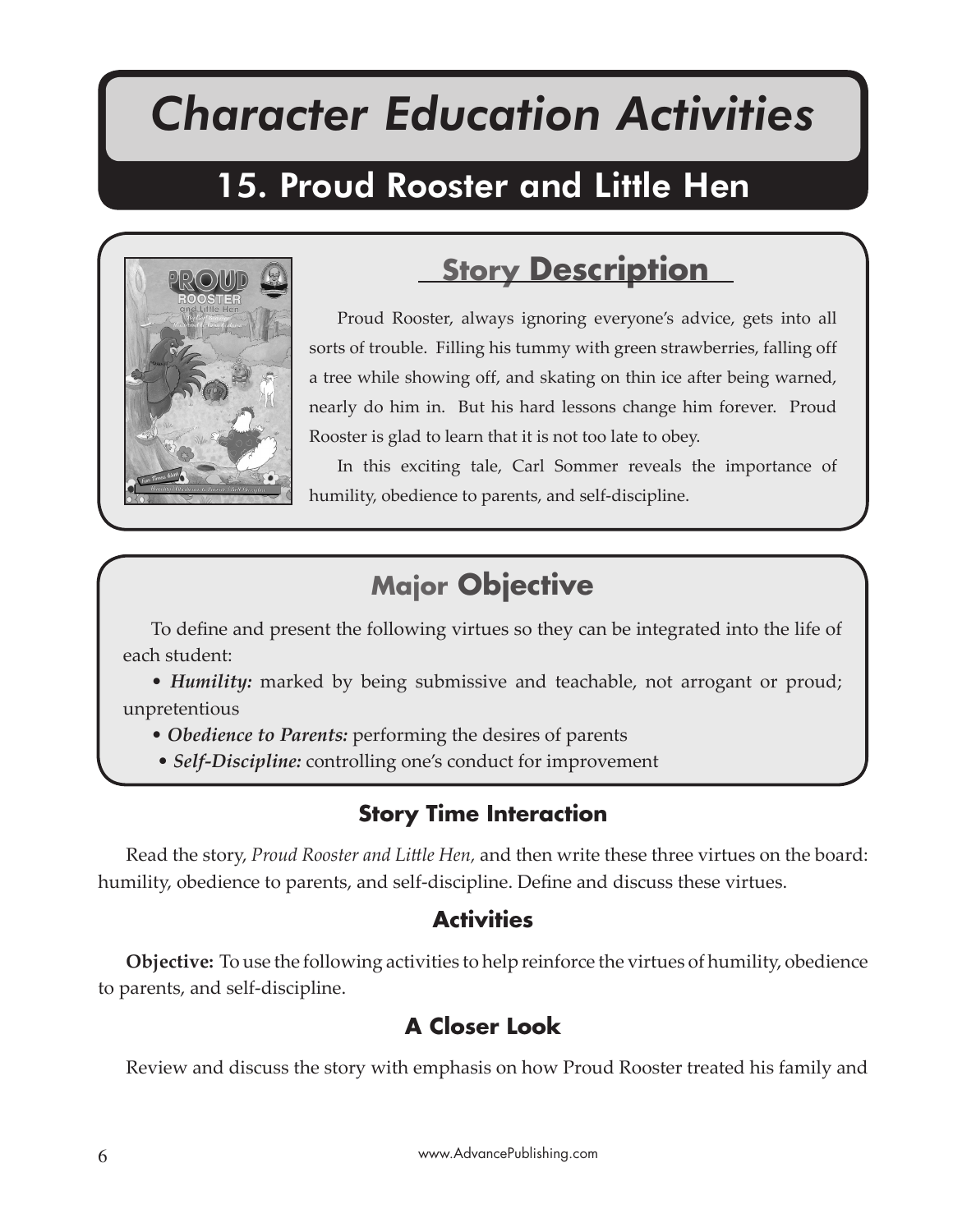friends:

- He never listened to his parents or friends.
- He took unwise risks.
- His actions caused others to have to take care of him.
- He bragged and boasted about what he could do.

### **Character Evaluation**

**Writing Project:** Divide students into small groups of three or four. Assign or let each group choose a friend of Proud Rooster. Suggested characters are Li�le Hen, Pinky Pig, Tom Turkey, Lucy Lamb, and Dolly Duck. Their project is to write a story about Proud Rooster from that character's perspective. Questions to think about could include:

- How did Proud Rooster respond to suggestions or comments?
- How did his response make me feel?
- How did I feel and react when Proud Rooster came around bragging and boasting?
- What did I think and do when I saw him fall from the tree?
- What did I think and do when I saw him fall into the ice?
- What would have been a better way for Proud Rooster to respond to suggestions?
- How could this story have ended differently?

### **Apple Lesson**

**Goal:** To show students are bruised when we speak evil of them

**Material**: One apple

**Question for discussion:** How did Little Hen feel about Proud Rooster's actions?

Have students sit in a circle. Ask the students to tell something that Proud Rooster said or did that made Little Hen feel insignificant. When the student is finished, drop the apple on the floor to get bruised. Do this every time something negative is said.

After students have had an opportunity to share, explain that the brown, bruised apple is representative of what happens to people when we treat them with arrogance and disrespect. Explain that Proud Rooster's family and friends would eventually not enjoy being around him, because he did not treat them as if he valued them or listened to their comments. It is important that we treat others with dignity and respect if we want them to treat us the same way.

Extend the lesson. What are ways we can bruise others? Discuss how we should be teachable when others want to show us things.

### **Choices**

**Goal:** To show students that from our actions there are consequences.

**Discussion:** How Proud Rooster's actions brought various consequences. Discuss and list some of his choices or actions and the consequences they brought.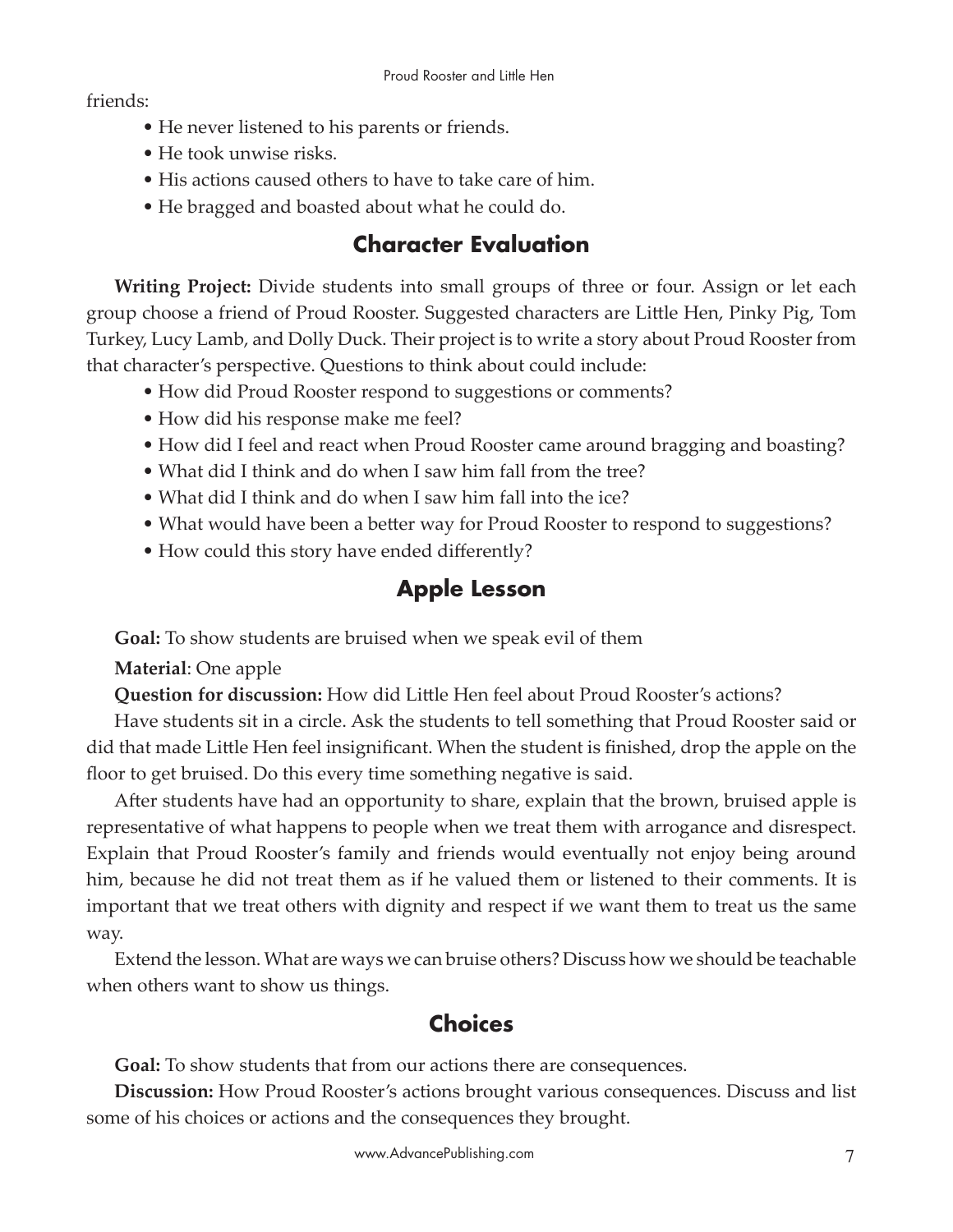#### **Actions**

1. Was cheerful

2. "Yippee. We can finally go outside and play again."

3. Disobeyed parents and ate green strawberries

4. Tried to climb to the top of the tree

5. Skated on thin ice

6. Did not trust his parents or friends

7. Apologized for not obeying

#### **Consequences**

1. Made others happy too

2. "I'm glad too," said Little Hen.

3. Became terribly sick—made his parents very sad and they had to care for him

4. Suffered broken arms and legs, had to stay in bed a very long time, and his parents had to take care of him

5. Fell in freezing water, caused others to take great risk to get him out, parents were sad and had to take care of him

6. Got hurt repeatedly

7. Made his parents happy

#### **Activity—Proper Choices**

**Goal:** To provide students with situations where they will have to make a choice

**Preparation:** Put the following questions on 3 x 5 cards; also add some of your own questions. Have students sit in a circle and take turns drawing a card. Read the question and lead them in a discussion of the right choice for each question. Emphasize the possible consequences of a right choice and a wrong choice.

**Role play:** Have students role play some of these situations:

• Some old friends are trying cigarettes and pressuring you to join them. What will you do?

• Your class is giving the substitute teacher a hard time. You want to be a good student but don't want to be labeled a "do-gooder." Should you go along with the rest of the class?

• At home you accidentally break an expensive plate. Will you get rid of it and pretend you didn't know it happened?

• A friend's mother invites you to a game, but it won't be over until after you should be home. You can't reach your parents for permission. Do you go anyway?

• You and a friend are waiting in line for tickets to a baseball game. Then another friend comes and says he's found a way to sneak in. Will you sneak in?

• You run an errand for Mom and discover the grocery clerk gave you a ten-dollar bill instead of a one-dollar bill for change. Should you tell the grocery clerk?

• While on the playground you find a wallet with credit cards, fifty-five dollars, and a person's name and phone number. No one sees you pick it up. Should you call the person?